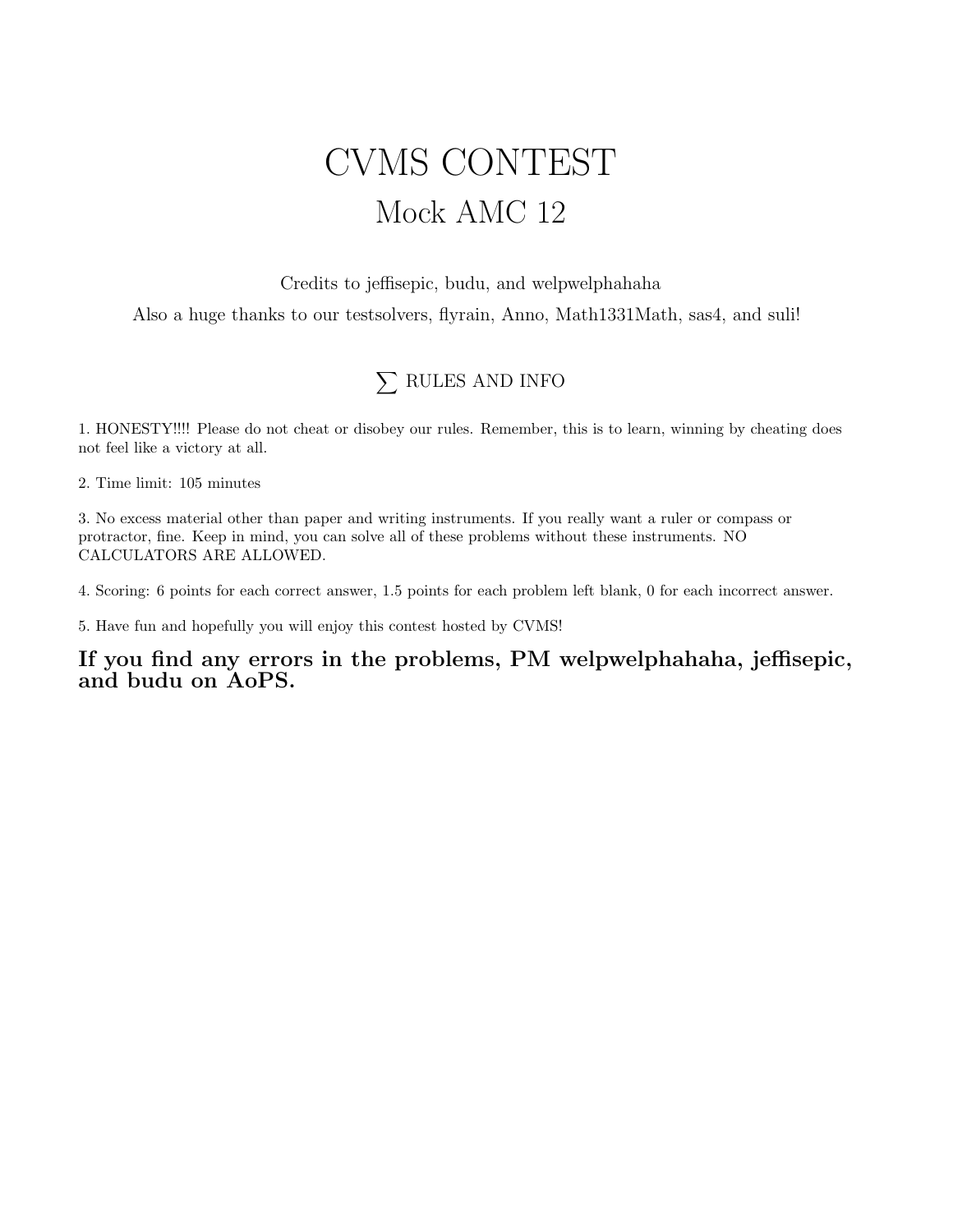1. What is the probability that in 10 coin flips, at least 6 will be heads?

 $(A) \frac{193}{512}$  $(B) \frac{99}{256}$  $(C)$   $\frac{105}{256}$  $\frac{105}{256}$  (D)  $\frac{1}{2}$  $(E)$   $\frac{151}{256}$ 

2. Jeffisepic takes a random number, x, divides it by 2, squares it, and adds 3. If his answer is less than 10, how many different integers can the number  $x$  be?

(A) 5 (B) 6 (C) 7 (D) 10 (E) 11

3. In a lottery, n people enter, with an admission fee. The lottery leader gives y percent of the total amount of money he received to the winner. Everyone is expected to lose 3 dollars every time they enter this! How much does the admission fee cost, in terms of  $y$  and  $n$ ?

(A) 
$$
\frac{300}{100-y}
$$
 (B)  $\frac{300}{y}$  (C)  $\frac{300n}{100-y}$  (D)  $\frac{300n}{y}$  (E)  $\frac{300}{ny}$ 

4. Every permutation of jeffisepic is listed out. What is the probability that if one permutation is chosen randomly, that the arrangement "pie" is in the permutation, in that order?

(A) 
$$
\frac{1}{45}
$$
 (B)  $\frac{2}{45}$  (C)  $\frac{4}{45}$  (D)  $\frac{1}{15}$  (E)  $\frac{2}{15}$ 

5. A circle of radius 6 is divided into two sectors, the smaller one with a central angle of 60◦ . If the two sectors are rolled into cones, what is the volume of the larger cone?

(A) 
$$
\frac{5\sqrt{11}\pi}{3}
$$
 (B)  $25\pi$  (C)  $\frac{25\sqrt{3}\pi}{5}$  (D)  $\frac{25\sqrt{11}\pi}{3}$  (E)  $\frac{6\sqrt{3}\pi}{5}$ 

6. A calculator has 4 different buttons that add, subtract, multiply, and divide 2. There is also a special installation so the calculator can square numbers. What is the least number of operations to reach 2016 if the calculator starts at 1?

$$
(A) 8 (B) 9 (C) 10 (D) 13 (E) 21
$$

7. There are 24 candies and 4 children. How many ways can the children divide the candy if each child must get at least 3, the first child cannot get more than 6 and the last child cannot get less than 6?

(A) 105 (B) 144 (C) 156 (D) 164 (E) 210

8. Compute

$$
10*\binom{3}{0}+9*\binom{4}{1}+8*\binom{5}{2}+\ldots+\binom{12}{9}.
$$

(A) 1001 (B) 1287 (C) 1716 (D) 2002 (E) 2016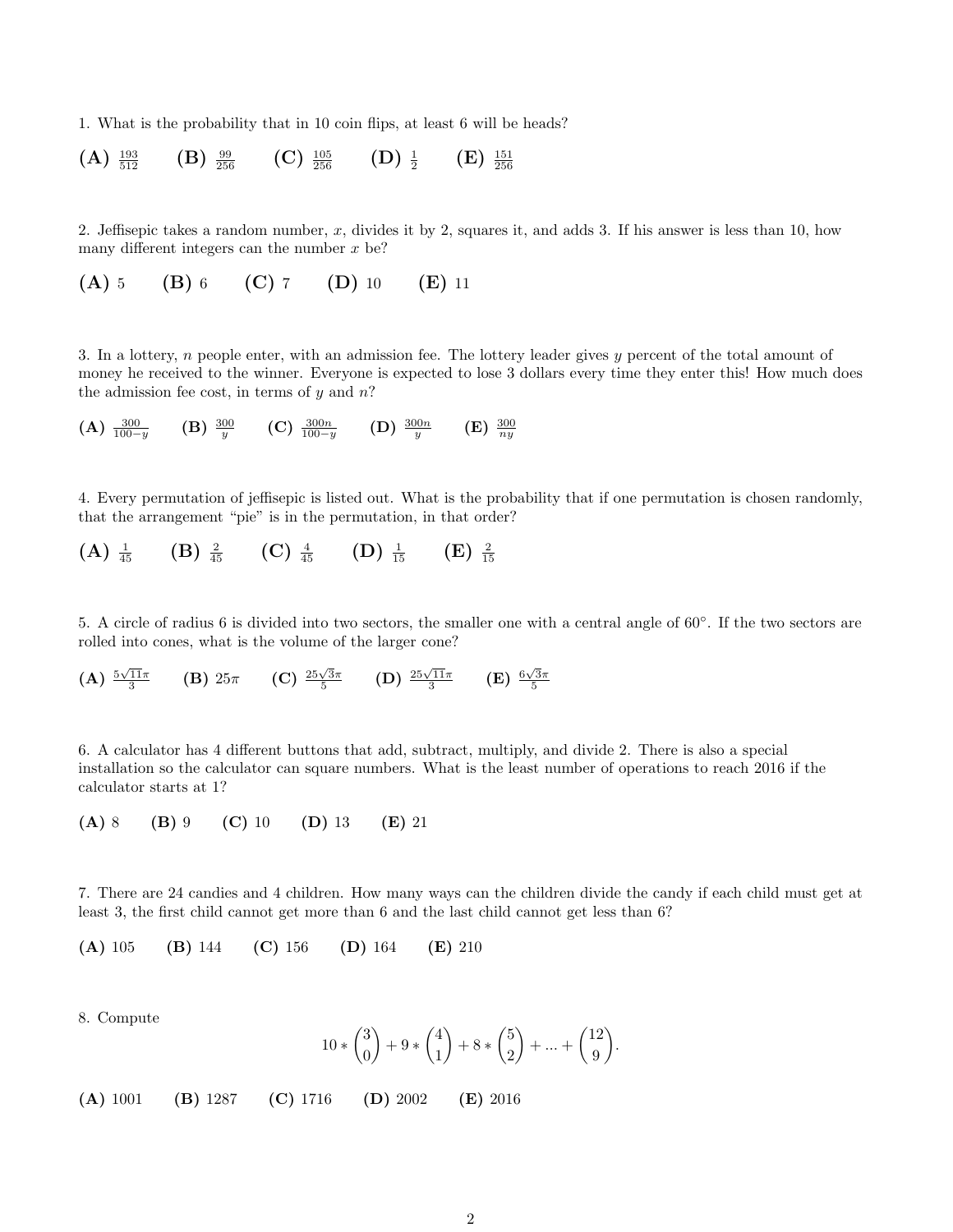9. A number n is imputed into the factor factory. The number of factors in n is computed. First, budu plugs a number in. Then, budu wants to plug in the result of the previous attempt forever until he gets the number 2. The number of times he plugs a number in is the score he gets. For example, if budu plugs 16 in, he gets 16, 5, 2, so his score is 2. What is the product of all non-zero digits of the least integer that he could plug in so that he gets a score greater than 5?

(A) 6 (B) 8 (C) 12 (D) 14 (E) 20

10. Determine the sum of all 3 digit numbers such that when multiplied by 325, the result ends in 325.

(A) 3454 (B) 5951 (C) 6492 (D) 9782 (E) 11902

11. A square is inscribed in a quarter circle with radius 2, so that 2 vertices are on the arc of the circle. What is the area of the square?

 $(A) \frac{3}{2}$  $(B) \frac{8}{5}$ (C)  $\frac{5}{3}$  $(D)$  2  $(E) \frac{5}{2}$ 

12. Budu challenges welpwelphahaha to a match. Each turn, the player has a 30% chance of winning. The order of turns are budu, welpwelphahaha, welpwelphahaha, budu, continues until someone wins. What is the probability that budu will win?

(A)  $\frac{37}{91}$  (B)  $\frac{65}{126}$  (C)  $\frac{3}{7}$  (D)  $\frac{79}{149}$  (E)  $\frac{1}{2}$ 

13. The roots of the polynomial  $P(x) = x^5 - 2x^4 - 2x^3 + 4x^2 - \frac{1}{2}$  are  $r_1$ ,  $r_2$ ,  $r_3$ ,  $r_4$ , and  $r_5$ . Compute  $(1 - r_1^2)(1 - r_2^2)(1 - r_3^2)(1 - r_4^2)(1 - r_5^2)$ .

(A)  $-\frac{5}{4}$  (B)  $-\frac{3}{2}$  (C)  $-\frac{15}{4}$  (D)  $\frac{9}{4}$  (E)  $\frac{2}{3}$ 

14. How many positive integers less than 1000 have three times as many composite factors as prime factors?

(A) 4 (B) 6 (C) 8 (D) 10 (E) 11

15. All the positive integers from 1 to 256 are written in base 4. Find the sum, in base 10, of all the numbers whose digits in base 4 sum up to 10.

(A) 1636 (B) 1922 (C) 2085 (D) 2125 (E) 2340

16. In  $\triangle ABC$ ,  $\angle ACB = 15^\circ$  and  $\angle CAB = 135^\circ$ . Extend  $\overline{AB}$  past B to point D such that  $\angle ACD = 30^\circ$ . What is the ratio of the area of  $\triangle BCD$  to the area of  $\triangle ABC$ ?

**(A)** 
$$
\sqrt{3}-1
$$
 **(B)**  $\sqrt{3}$  **(C)**  $\frac{3\sqrt{2}}{2}$  **(D)**  $2\sqrt{2}$  **(E)**  $\sqrt{3}+1$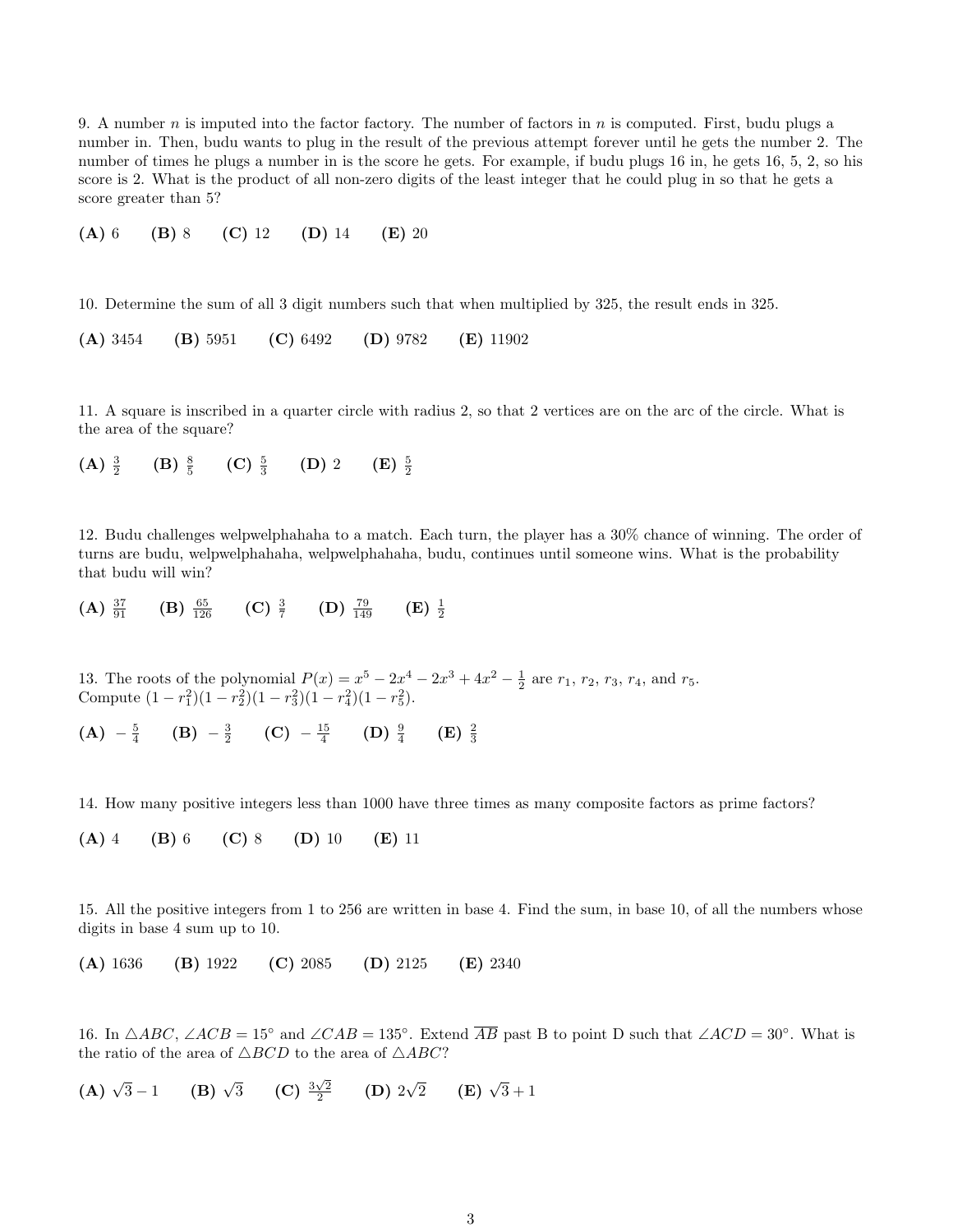17. What is the probability that any given palindrome less than 10000 is a multiple of 7?

(A) 
$$
\frac{1}{9}
$$
 (B)  $\frac{7}{66}$  (C)  $\frac{31}{198}$  (D)  $\frac{16}{99}$  (E)  $\frac{17}{99}$ 

18. Budu, Jeffisepic, Welpwelphahaha, and Jeffisepic's dad walk, run, ride a bicycle, and drive around a circular track at a constant rate of 6, 8, 15 and 56 miles per hour respectively. Assuming no one gets knocked over, how many times will 2 or 3 of them meet one another before all 4 of them meet besides at the start?

(A) 61 (B) 65 (C) 75 (D) 79 (E) 90

19. Let a perfect cylinder be a cylinder with diameter and height the same. A perfect cylinder is inscribed in a sphere with radius 3. Then a perfect cylinder that is inscribed in a sphere is inscribed in the previous cylinder. This process occurs infinitely times. What is the sum of the volume of all the spheres?

 $(A) \frac{288\pi + 72\sqrt{3}\pi}{7}$ **(B)**  $144\sqrt{3}\pi$  **(C)**  $\frac{36\pi + 72\sqrt{3}\pi}{5}$  **(D)**  $144\pi + 36\sqrt{3}$  **(E)**  $18 + 72\sqrt{3}$ 

20. How many ordered pairs of positive integers  $(a, b)$  are there such that  $a, b \le 50$  and the quadratic  $x^2 + ax + b$ has at least 1 integer root?

(A) 73 (B) 79 (C) 84 (D) 96 (E) 106

21. The point (13, 13) is reflected across the x axis, the y axis, the lines  $y = -\frac{3}{2}x$  and  $y = -\frac{2}{3}x$ . After connecting the five points, what is the area of the resulting pentagon?

(A) 676 (B) 690 (C) 770 (D) 816 (E) 980

22. Welpwelphahaha finds the number of perfect squares in the form WE1WE, a five-digit number. Jeffisepic finds the number of perfect squares in the form of FATCAT, a six-digit number, such that the value of C is exactly 1 greater than the value of F. Repeating letters are the same. What is the positive difference between Jeffisepic's count and Welpwelphahaha's count?

(A) 0 (B) 1 (C) 2 (D) 3 (E) 4

23. Find the last 3 digits of  $8^{2015^{2016}}$ .

(A) 288 (B) 328 (C) 568 (D) 728 (E) 968

24. A bulldozer in the form of a unit square is rotated 75° around its center. What is the area the bulldozer sweeps away?

(A)  $\pi + \sqrt{2}$  (B)  $\frac{\pi+1}{2} + \sqrt{6}$  (C)  $\frac{5\pi}{12} - \frac{1}{2} + \frac{\sqrt{3}}{6}$  (D)  $\pi$  (E)  $\frac{\pi}{4} + 2 - \sqrt{2}$